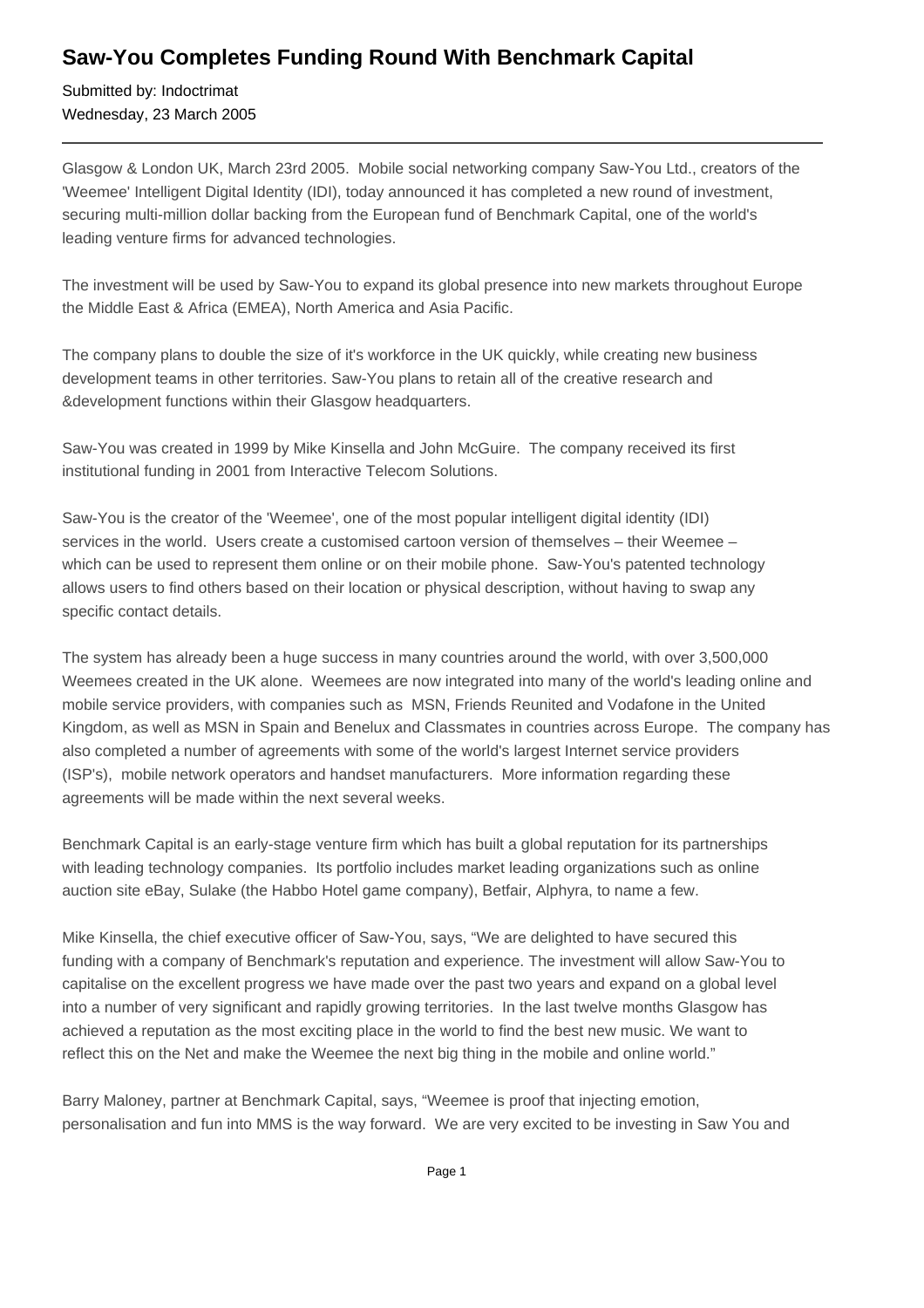are confident that it will continue to enjoy great success."

### ENDS

### Saw-You

Founded by Mike Kinsella and John McGuire in March 2000, Saw-You is pioneer in advanced mobile Community. The company has patented a number of key technologies relating to messaging based on physical descriptions. This allows Saw-You users, to search for specified characteristics and exchange messages (SMS, MMS etc.) with people seen in social environments such as clubs, pubs, gigs etc. Accessed online or through mobile phone handsets, Saw-You delivers a community that is growing at half a million users per month.

Saw-You has been recognized by a number of leading publications and services as one of the most exciting new services for mobile phones in the world today. Fortune magazine recently awarded the company the 'Coolest International Business' award.

#### Benchmark Capital

Benchmark Capital was founded in 1995 to help talented entrepreneurs build great technology companies focused on long-term growth. Benchmark's partners take an intensive, hands-on, team-oriented, approach to venture investing to deliver a superior level of service to the firm's portfolio companies. Benchmark's portfolio includes franchise companies such as Alphyra (the leading pan European electronic payments provider), Betfair (the world's largest online betting company), eBay (Nasdaq: EBAY), Juniper Networks (Nasdaq: JNPR), MySQL (the leading open source database business, founded in Sweden) and Red Hat (Nasdaq: RHAT).

Managing more than \$2.7 billion in committed venture capital, Benchmark focuses on investing in entrepreneurs with original ideas. Since arriving in Europe in May 2000, Benchmark has made more than 30 investments across a variety of market sectors and geographies. The \$375m raised by Benchmark Europe II follows Benchmark's first European fund of \$500m.

For more information on Benchmark, visit its website at www.benchmark.com.

Contact: Mike Kinsella CEO mike@Saw-You.com

Press Brian Baglow Indoctrimat PR M: +44 (0) 7747 792247 brian@indoctrimat.com